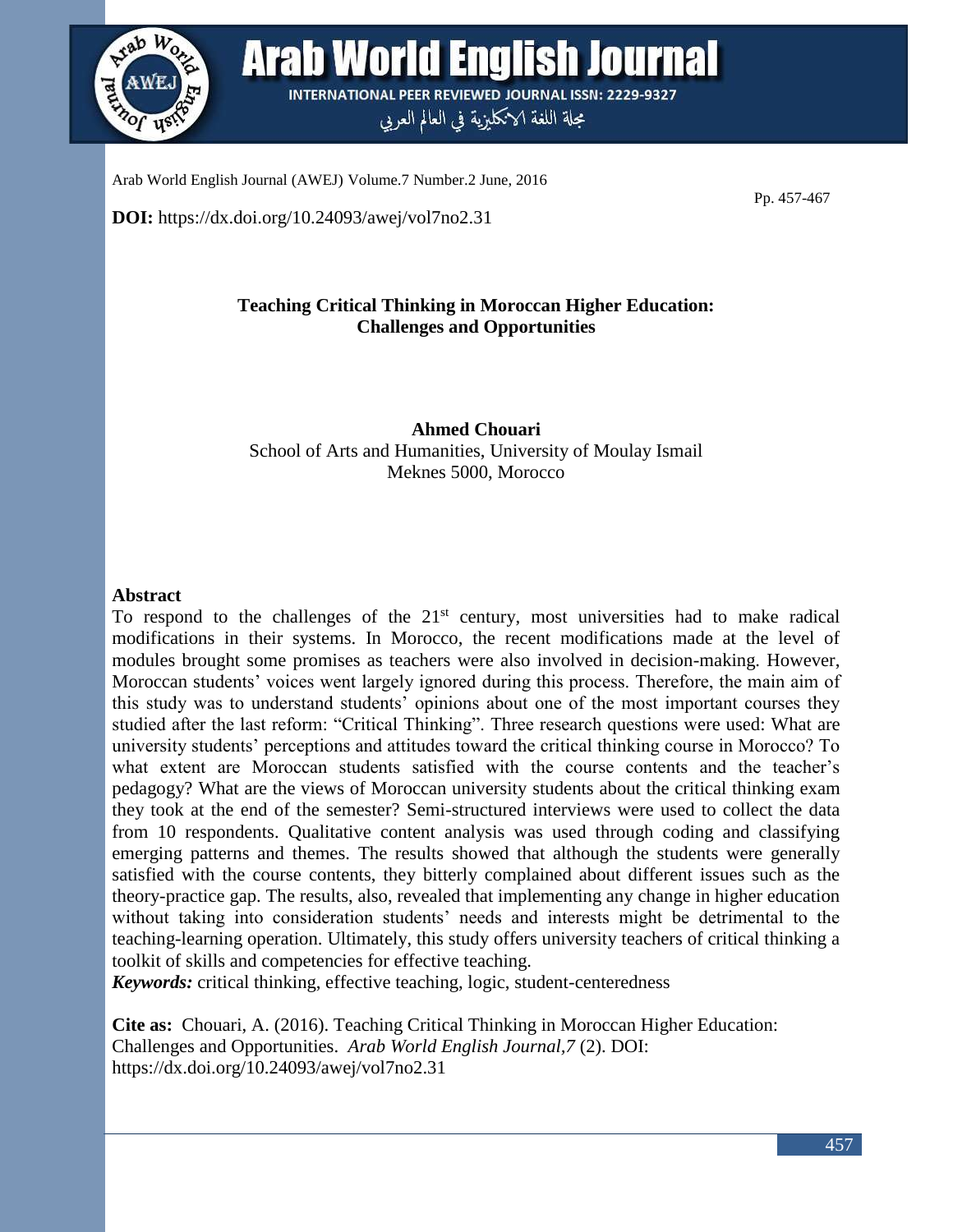#### **Introduction**

The twenty-first century is marked by quick change, pitiless economic competition, and unprecedented amounts of information. To respond to such challenges, people today are supposed to be more knowledgeable, well-informed, and good autonomous thinkers. The international job market requires degree-holders who are quick decision-makers, risk-takers, problem-solvers, and competent critical thinkers. Court (1991), for instance, reasons that

 For tomorrow's world, which is just around the corner, we need creative, questioning individuals, well informed and literate, who can work together to devise solutions to many problems that face us. These individuals should not be schooled in value-free reasoning but should be taught basic values of respect for persons and for the earth and all its creatures (1991, p. 119).

 Thus, to cater for the demands of the twenty-first century, educational organizations in different countries of the world are now trying to offer quality education to their students (Bell, Stevenson, & Neary, 2009). This quality can be seen at different levels of these organizations but more precisely at the level of the courses they offer. A quick examination of university courses, mainly in the West, shows that the critical thinking course is one of "the primary" items in the "educational agenda" of these institutions (Court, 1991).

### **Statement of the Problem**

The recent modifications made at the level of modules and their contents in Moroccan education seem to have brought some promises and solutions as teachers were given more freedom to decide what courses to teach and what content to include. However, if teachers have been involved in the new reform in Moroccan higher education, it seems students – who are the main concern of the teaching-learning operation – are still largely ignored. So far, Moroccan students have no say in what they learn or study, and their voices usually go unheard.

 The absence of Moroccan students in decision-making in Moroccan higher education can but lead to (1) lack of understanding of the learning objectives, (2) decrease in student motivation in the classroom, (3) resistance, and (4) harsh criticism of the education they receive.

 Thus, this study is a remedy to the above situation. More precisely, the main aim here is to give the floor, though at a small scale, to the Moroccan students to voice their opinions about one of the most important courses – that is, the critical thinking course.

### **Objectives of the Study**

 This study has different objectives. First, it aims at understanding Moroccan students' perceptions, attitudes, and opinions about the critical thinking course within Moroccan university. The second objective is to spot the main challenges and obstacles that teachers of the critical thinking course face today at the university level in Morocco. The third objective is to suggest a set of teaching skills, competencies and insights that may make pedagogical practices more effective in the Moroccan educational context in general and at university in particular.

### **Research Questions**

In this study the following questions were investigated: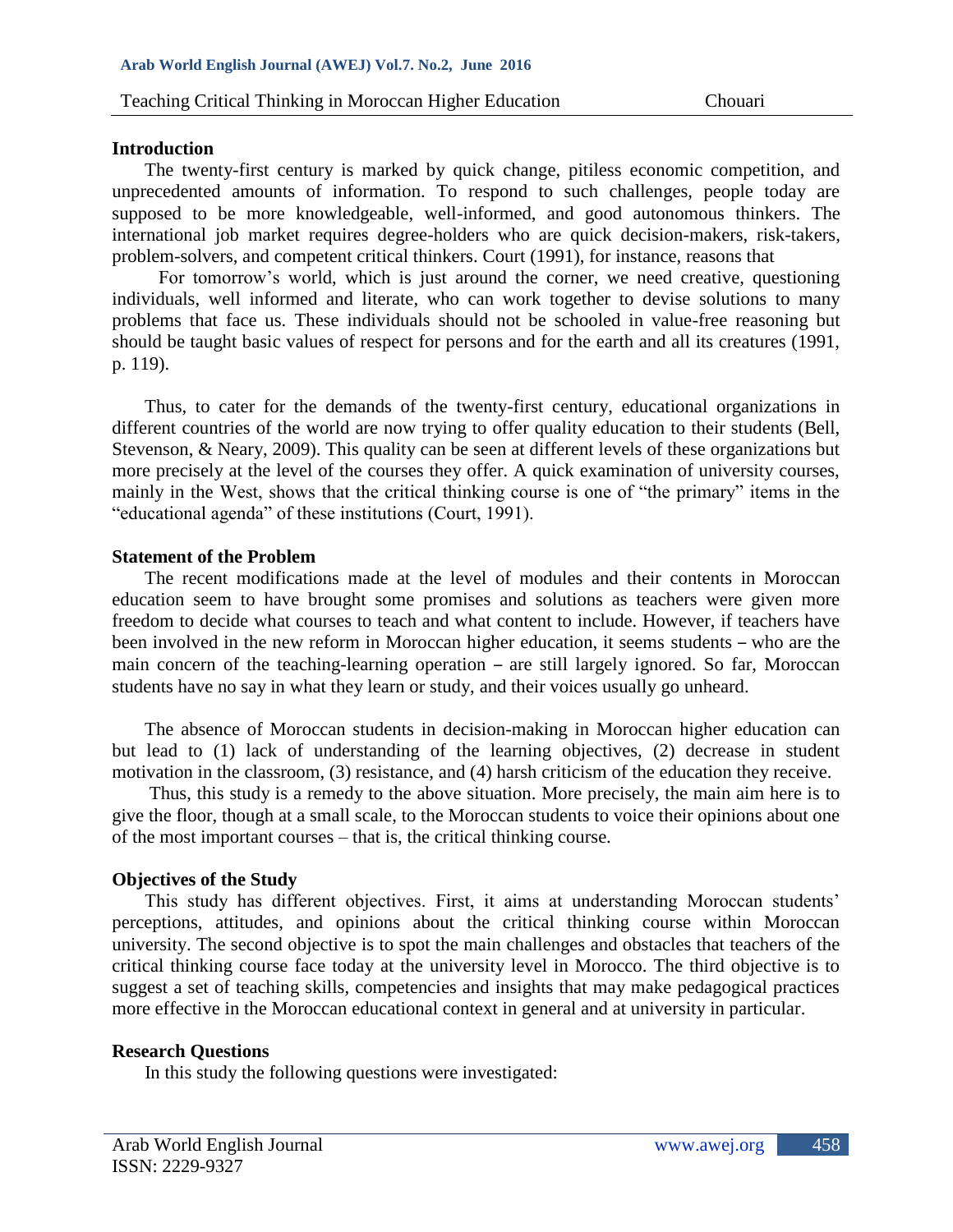RQ 1: What are university students' perceptions and attitudes toward the critical thinking course in Morocco?

RQ 2: To what extent are Moroccan students satisfied with the course contents and the teacher's pedagogy?

RQ3: What are the views of Moroccan university students about the critical thinking exam they took at the end of the semester?

## **Literature Review**

## **A Historical Overview of Critical Thinking**

 Scholars generally agree that critical thinking is not a new discipline as it can be traced back to the Greek era (about 2,500 years ago). Greek philosophers, such as Socrates and Plato, discovered its importance long time ago and made use of it in their long and complex debates and dialogues. In skepticism and formal logic, for example, critical thinking skills were the main tools when arguers wanted to make a point or questioned social, philosophical and political issues (Inch & Warnick, 2011).

During the Renaissance, critical thinking came to the fore. Then in the  $17<sup>th</sup>$  century, scholars – such as Francis Bacon – used critical thinking in their scientific endeavor and made it the main tenet of scientific research (Cohen, Manion, & Morrison, 2000). However, it was in the nineteenth century that critical thinking was given its due right as a discipline in several Western countries such as England and the United States.

 In the beginning of the twentieth century, critical thinking received full attention in the field of education. Scholars such as Dewey (1933) started writing about the importance of using critical thinking skills in education by both teachers and students. The importance of critical thinking in education increased in the second half of the twentieth century with Bloom's (1956) book *Taxonomy of Educational Objectives*.

 In the 1980s, informal logic gained much interest both in the field of research and education. Critical thinking, hence, became part and parcel of the curriculum in developed countries in Europe and North America (Sternberg, 1985).

 At the outset of the twenty-first century, the role of critical thinking in education became pivotal. Thus, most countries of the world (including developing countries) started implementing critical thinking in their curricula and at different levels of education (Inch & Warnick, 2011).

# **Critical Thinking in Morocco**

In Morocco, critical thinking is a new concern in the field of education. In 2003, when the Ministry of Higher Education launched a large educational reform, the hallmark of that reform was the adoption of the modular system. Although many voices at that time expressed the need for implementing critical thinking in Moroccan universities, no module included critical thinking as an independent course. Now, after a decade or so, the Ministry of Higher Education introduced a second reform in the Fall Semester of 2014 to remedy to some of the ills that infested university education. This time, some universities seized the opportunity and implemented critical thinking in the curriculum. A good example here is that of the Faculty of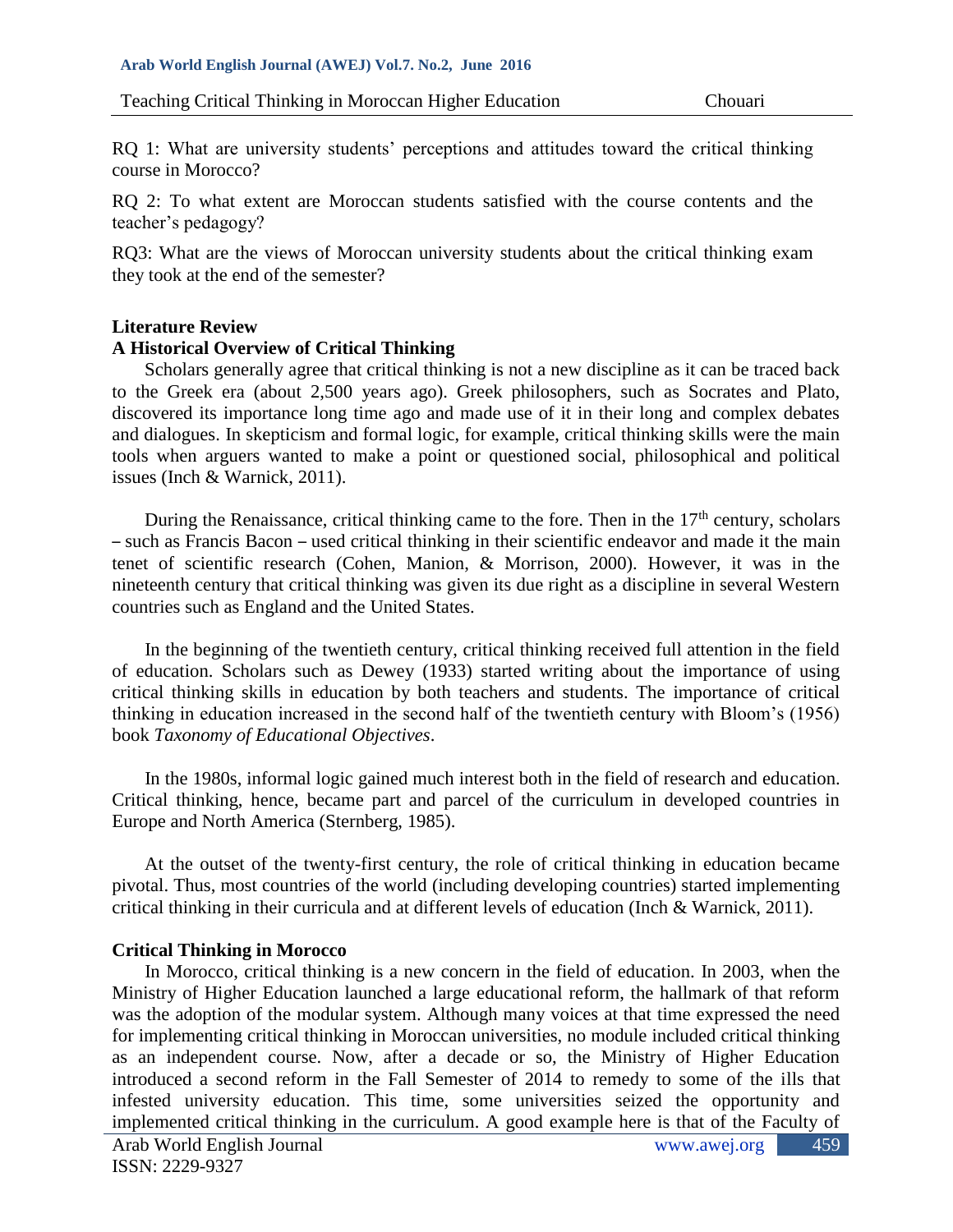Arts and Humanities in Meknes (University of Moulay Ismail) where critical thinking is now taught as an independent course in the Department of English Studies. The intended learning outcomes of this critical thinking course at this faculty are as follows:

- Understand the importance of critical thinking in their academic and professional life.
- Identify the difference between an argument, a pseudo-argument, and a non-argument.
- Recognize underlying assumptions and implicit arguments.
- Understand the difference between inductive and deductive reasoning.
- Identify logical fallacies in an argument.
- Find and evaluate sources of evidence.
- Understand features of critical, analytical writing.
- Use MLA/APA styles for in-text citations.
- Use MLA/APA style to format reference lists.
- Identify a topic worthy of academic research.
- Find, evaluate, and make notes from a variety of academic sources.
- Write a critical, analytical research paper.
- Deliver an oral presentation based on library research. (Ministère de l'Enseignement Supérieur, 2014, p. 124)

### •

# **Related Literature**

The literature on teaching critical thinking is so huge and varied. However, it can be broadly divided into three main categories.

 First, extant literature on critical thinking shows that the concept has been extensively studied and defined by different scholars from various disciplines such as psychology, philosophy, and education (Dunn, Halonen, & Smith, 2008).

 Second, there is a substantial body of studies on how to teach and test critical thinking in different educational areas (Dunn, Halonen, & Smith, 2008). Court (1991) upholds that there are at least five approaches to teaching critical thinking: (1) the process or skills approach, (2) the problem-solving approach, (3) the logic approach, (4) the information-processing approach, and (5) the multi-aspect approach (p. 115). Paul (1989), on the other hand, thinks that there are two approaches to academic instruction: a traditional and dominant approach based on a "didactic theory of knowledge, learning, and literacy"; and a new approach based on "emerging critical theory of knowledge, and learning and literacy" (p. 200). In a study by Bensley, Crowe, Bernhardt, Buckner, and Allman (2010), the findings show that there is a significant difference between students who learnt "explicit critical thinking skills" and those who "received no explicit critical thinking instruction" (p. 91).

 The third category focuses on the obstacles and failures in teaching critical thinking in various parts of the world (Ennis, 1993; Sternberg, 1985, 1987). Paul (1989) argues that the heavy reliance on the "outmoded didactic lecture-and-drill-based, model of instruction" (p. 225) has led to poor critical thinking skills and little learning in the United States and Europe. Sternberg (1985) explains that "what school programs are doing to develop critical thinking have little relation to one another" (p. 194). Similarly, Kaplan (1991) directs a bitter attack on the critical thinking movement in America and concludes that it was a failure. Kaplan (1991)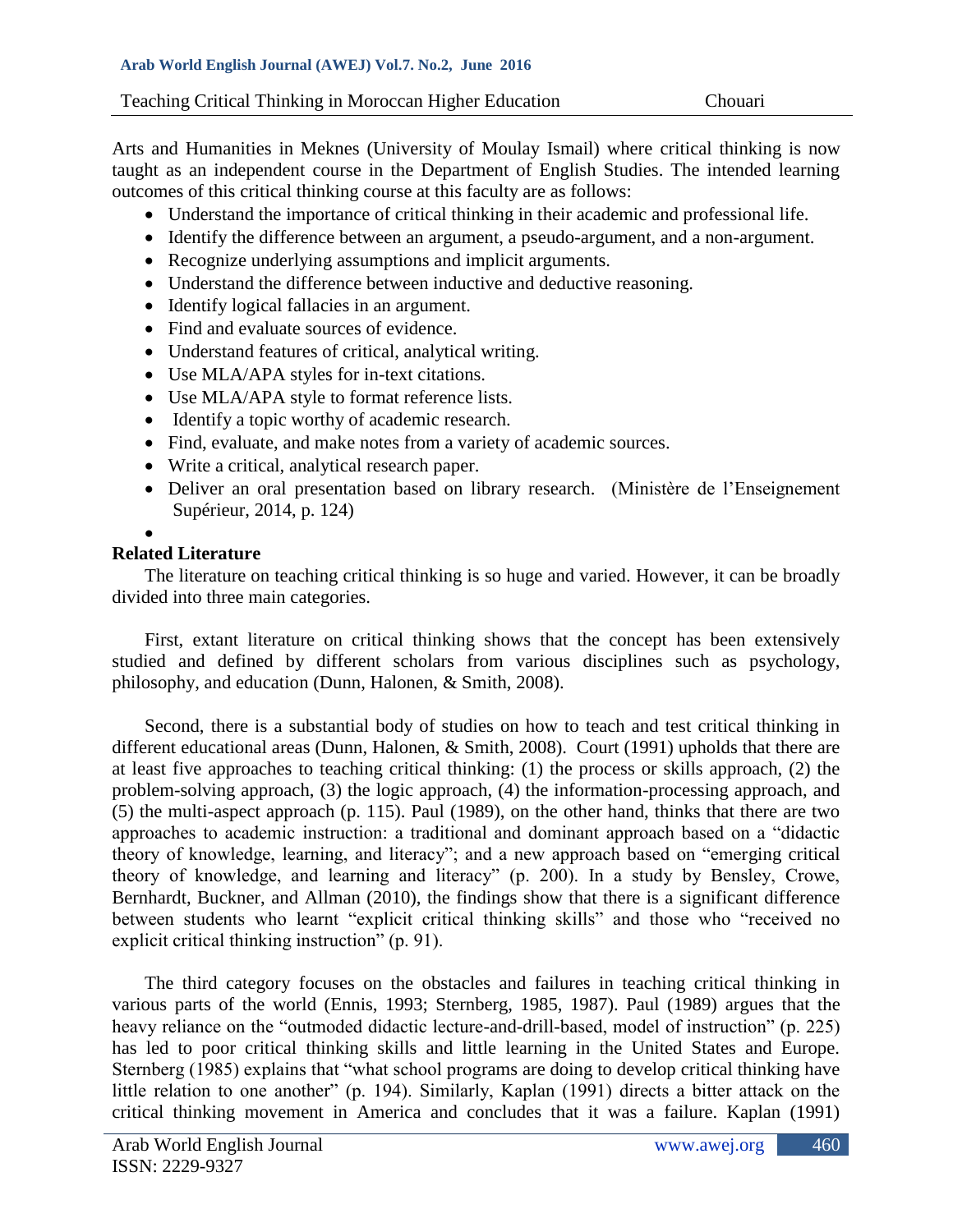concludes that "the critical thinking course tends to teach political conformity rather than political autonomy" (p. 4).

 Unfortunately, in spite of the big importance of critical thinking in preparing students for their future life, reviewing the literature on critical thinking shows that there is a serious paucity of studies and research in developing countries like Morocco.

# **Methods**

## **Sampling Procedure**

Ten students from the Department of English Studies at the Faculty of Arts and Humanities (University of Moulay Ismail, Meknes) took part in this study. The participants came from two groups in semester five (S 5). It should also be noted here that all the participants in the sample had the same teacher and took the same exam. The sample was composed of 5 boys and 5 girls who got different grades in the final exam.

 As far as the sampling procedure is concerned, "purposeful sampling" was adopted in the selection of the sample. Creswell (2003) argues that "purposeful sampling" can be used if the individuals selected in the sample have already experienced the central phenomenon under study. Accordingly, all the participants in this study experienced critical thinking for a whole semester as students in semester five at Moulay Ismail University.

## **The Instrument**

 The semi-structured interview questionnaire was used in this study to collect qualitative data from the participants. As a "conductive methods", the semi-structured interview is considered an effective method to get as much information as possible from the informants (Paton, 2002). Gillham (2005) argues that this type of instrument has several qualities such as "flexibility", "quality of data", "clarity of stages", and "superiority". He summarizes these advantages in the following:

 The semi-structured interview is the most important way of conducting a research interview because of its flexibility balanced by structure, and the quality of the data obtained. The costs are high largely due to the amount of preparation involved and the level of analysis, interpretation and the presentation of the interview material required. The stages are clear but, essentially, there are no short-cuts. (Gillham, 2005, p. 70)

 The interview was divided into two major parts. The first part was a warm-up and was meant to make the participants more relaxed through demographic questions. The second part was about the main concern of the interview and included several questions such as: "What were your expectations of the critical thinking course before you started the lessons?", "What are some of the activities the teacher used?", "Did the teacher use a textbook?", "Did the teacher give assignments?", (6) "What do you think of the end of the term exam?", etc. The interviews took place in the period between March 18 and March 21, 2015. Each interview was recorded and lasted around forty-five minutes.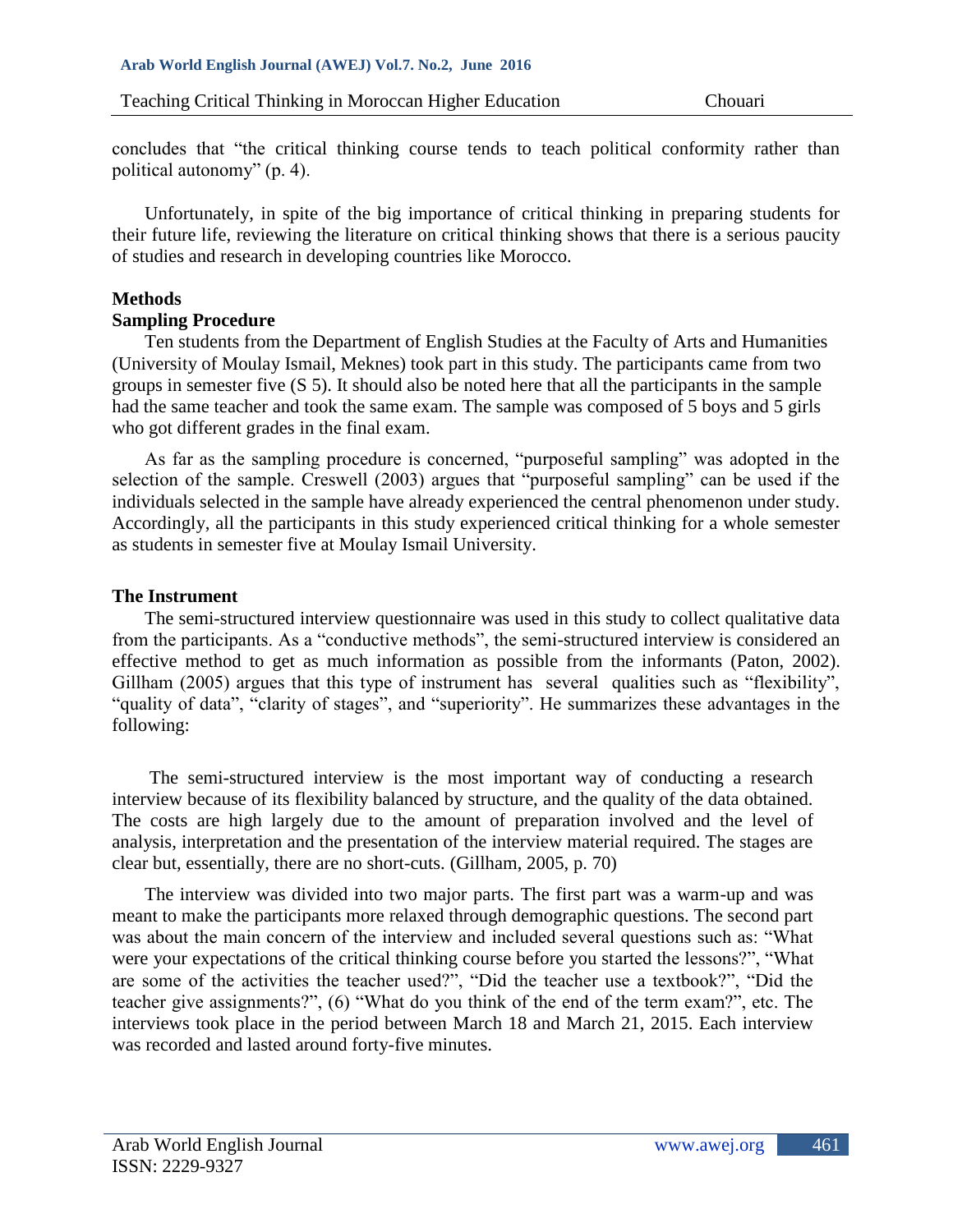# **Data Analysis**

 After recording the interviews, they were transcribed for data analysis. Qualitative content analysis was used through coding and classifying emerging patterns and themes. The patterns and themes were, then, developed and grouped based on the interviewees' responses (Patton, 2002).

# **Findings**

 This section presents the results obtained through the interviews conducted with 10 university students. The results presented here are related to the three research questions raised at the beginning of this study.

## *R.Q 1: What are university students' perceptions and attitudes toward the critical thinking course?*

 The majority of the interviewees in this study admitted that before taking the critical thinking course, they had either no expectations or just a very vague idea about it. Expressions such as "I was confused", "I had no idea", or "it is a new subject to me" were widely used by most of the respondents. The absence of clear and precise expectations is explicitly expressed by one of the interviewees when she said: "The only question that I had in mind was why in S 5, and not in S 4 or S 2. I said to myself it might be an amazing subject, we did not have any, any idea about it" (Interview 5).

 Yet, when asked about their attitudes toward the course, the 10 respondents unanimously expressed their positive attitudes. All the respondents expressed their satisfaction with the course in general as they used positive adjectives like "useful", "helpful", fruitful", "important", and "beneficial". Most importantly, 50 % of the respondents admitted that the critical thinking caused a change in them as it made them see things differently. According to one of the respondents, "Critical thinking makes us change in how to see things. In real life, it is a means to deal with problems inside and outside the faculty" (interview 10). This view is similarly shared by another respondent when she said, "Critical thinking helps you see things from different sides and to think of things and how they are going" (interview 8).

*RQ 2: To what extent are students satisfied with the course contents and the teacher's pedagogy?*

 Students' responses throughout the interviews show that there is a positive satisfaction with the contents of the course. More precisely, all the respondents said they were totally satisfied with the theoretical side of the course since the teacher relied on chapters from a book on critical thinking and communication. For one of the interviewees,

 The teacher used just one book. This book has everything: texts, activities, exercises, stories … many things. I have no idea about the title of the book, the teacher gave us chapters, and not the book. In each chapter we had concrete examples. (Interview 1)

 Still, the majority of the respondents (8 students) expressed their dissatisfaction with (1) the practical side of the course, and (2) the lack of compatibility between the contents of the course and those of the course description accredited by the Ministry of Higher Education in Morocco. Indeed, the dissatisfaction was not with all the practical side of the course, but more precisely with the types of exercises the teacher gave after presenting the theoretical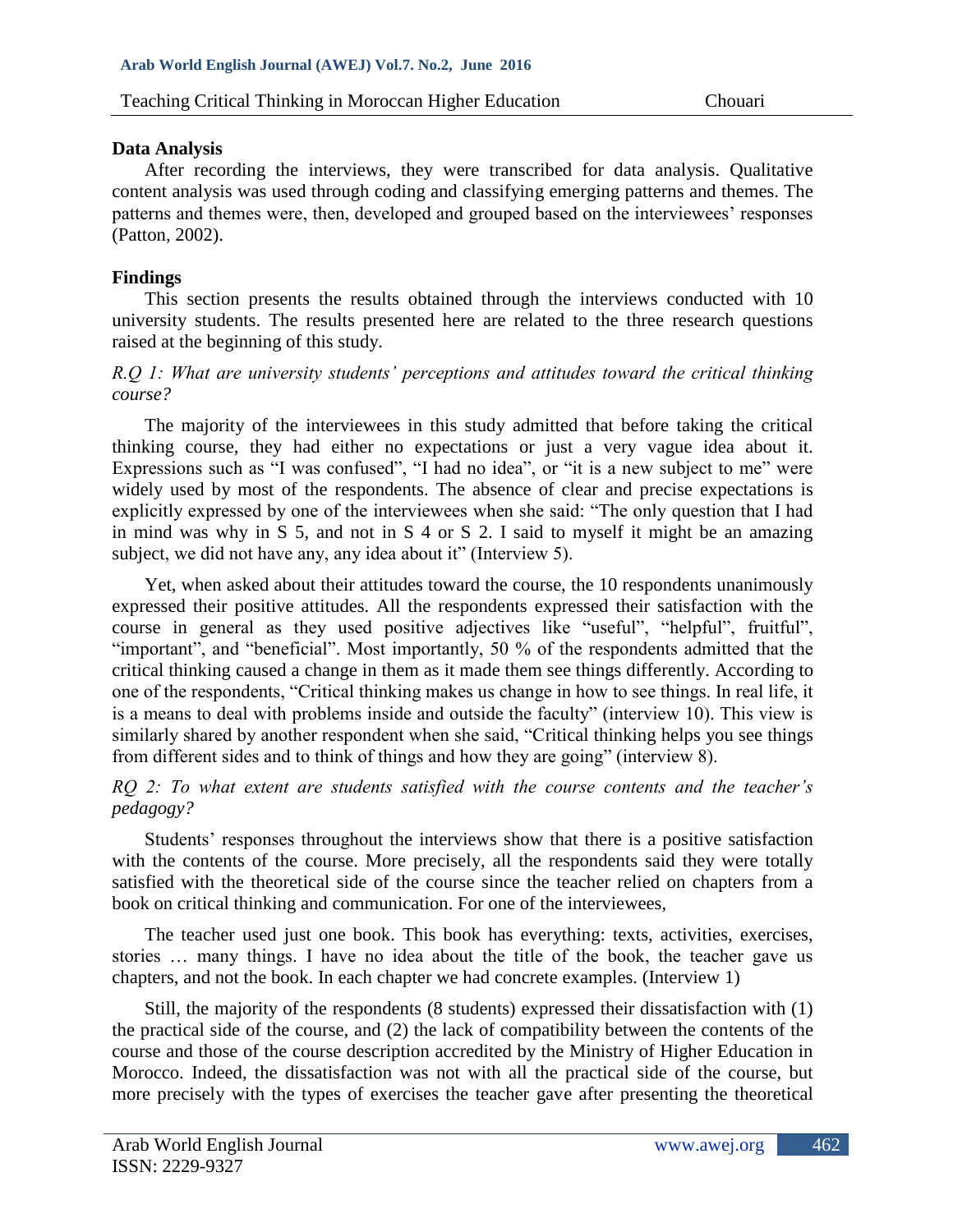part. The absence of real life situations made the students feel unable to put into practice what they had learnt theoretically in the classroom.

 Generally, all the respondents are satisfied with the pedagogy the teacher used in the classroom. The responses of the interviews showed that the teacher adopted specific roles and relied on the following procedures and activities during the lectures (Table 1):

**Table 1**. *Pedagogy Used in Teaching Critical Thinking in Morocco*

| Procedures and activities                                                                                                                                                                                                                                                                                                                                                         | Teacher roles                                                                                                                                                 |
|-----------------------------------------------------------------------------------------------------------------------------------------------------------------------------------------------------------------------------------------------------------------------------------------------------------------------------------------------------------------------------------|---------------------------------------------------------------------------------------------------------------------------------------------------------------|
| Lecturing<br>-<br>Reading: Chapter from the same textbook<br>-<br>and comprehension questions (oral).<br>Written exercises (based on recognition).<br>-<br>Videos from YouTube (+ oral Discussion<br>-<br>and analysis and evaluation of the<br>arguments).<br>Short texts to read in the classroom<br>followed by questions and discussion.<br>Reading assignments at home.<br>- | Frontal teaching based on<br>$\overline{\phantom{0}}$<br>lectures: teacher here is the<br>center.<br>Controller: mainly during the<br>lectures.<br>Organizer. |

All 10 interviewees recognized that what their teacher did was "great" and "informative", but they expressed their desire for more involvement and active participation in the lesson.

 Yet, some respondents suggested that the lessons would have been more beneficial if other activities had been used by the teacher. One of the respondents suggested the following:

 Why not using a debate by students in the classroom? It is amazing. If the students are good in applying what an arguer and what a receiver can do in an arguments, that's good; it is better than just going through the sheets without applying anything. How can a teacher tell what we mastered and what we did not in the classroom? (Interview 4)

RQ 3: *What are students' opinions about the critical thinking exam they took at the end of the semester?* 

 The 10 respondents explicitly said that they liked the exam they sat for at the end of the semester. This favorable attitude is due to the fact that the exam was both appropriate and similar to what they expected and were trained for. The students explained that the exam was made up of four questions. The exam questions were as follows:

(1) In one paragraph, provide a definition of critical thinking. Your answer should be personal. Plagiarized answers will be sanctioned.

(2) Write an argumentation according to the narrative pattern to explain how traditional schooling is boring.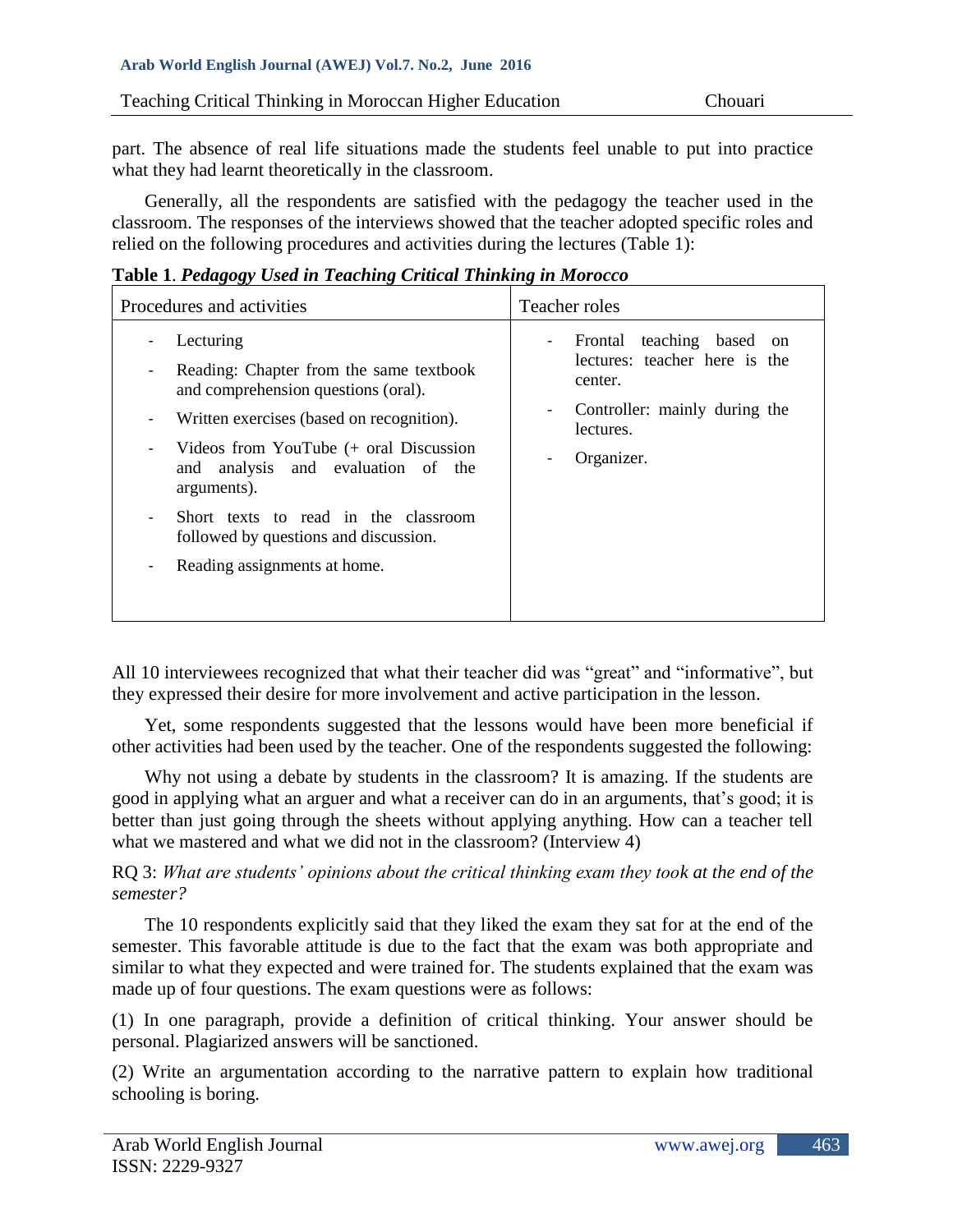(3) Read this letter and write a short analysis of its claim, evidence, reasoning, and sphere.

(4) Read the information provided in this ad and explain the main goal of the arguer. Then explain if this argument would be effective in the Moroccan context.

 However, all the 10 respondents said that question 4 was problematic to all the students because they found it hard to understand. According to all the interviewees, the difficulty was at three levels: the language used in the advertisement, the lack of clarity of the picture, and the cultural aspect of the advertisement. The difficulty of question 4 was highly emphasized by one of the interviewees when she said:

 At the beginning, I did not understand the question, but I asked professor X about the car. So, he told me that it does not exist in Morocco. From there I got the idea that it is another culture. I did not know about the brand of the car. (Interview 5)

# **Discussion**

 In this study, qualitative data were collected on the basis of 3 research questions. The results, thus, fall into three categories:

- ➢ Students' attitudes toward their critical thinking course and its contents in general.
- ➢ Students' satisfaction with the activities and the teacher's pedagogies.
- ➢ Students' opinion about the end of the term exam on critical thinking.

 As far as the first category is concerned, the findings show that students started the course with different but vague expectations. In other words, it seems there is a clear absence at the level of communication between the three components of the university: teachers, administration, and students – let alone the ministry of education. Most of the students reasoned that if the course had been introduced in S 2 or S 4, they could have become more familiar with the concepts used in critical thinking. Also, although the findings show that students have a positive attitude toward the contents of the course, mainly the theoretical side, it is obvious that the students' views were not taken into consideration. Indeed, the Moroccan Ministry of Education did not conduct any students' needs analysis before implementing the new reform. What is worse, due to the amount of information and the time allotted to prepare the new contents of the courses, each course description was conducted by only one teacher before the accreditation process. In other words, the contents and objectives of each course were prepared by only one teacher, without opening the floor for more voices and more evaluation.

 As regard the issue of the teacher and the pedagogies used in teaching critical thinking, there seems to be a general agreement among the interviewees that the course was successful and the teacher was effective and competent. The findings show that the teacher used a variety of activities that targeted "lower" and "higher" order thinking skills such as analysis, synthesis, and evaluation (Bloom, 1956).

 Yet, the interviewees thought that their teacher relied heavily on lectures and deductive teaching. Some of the remarks made by the students clearly show that using a studentcentered approach can yield better results and help students become "autonomous learners" and better "intellectual thinkers" (Kaplan, 1991). Also, the scarcity of real life situations in the classroom reduced the chance for the students to develop "citizenship competence" (Ten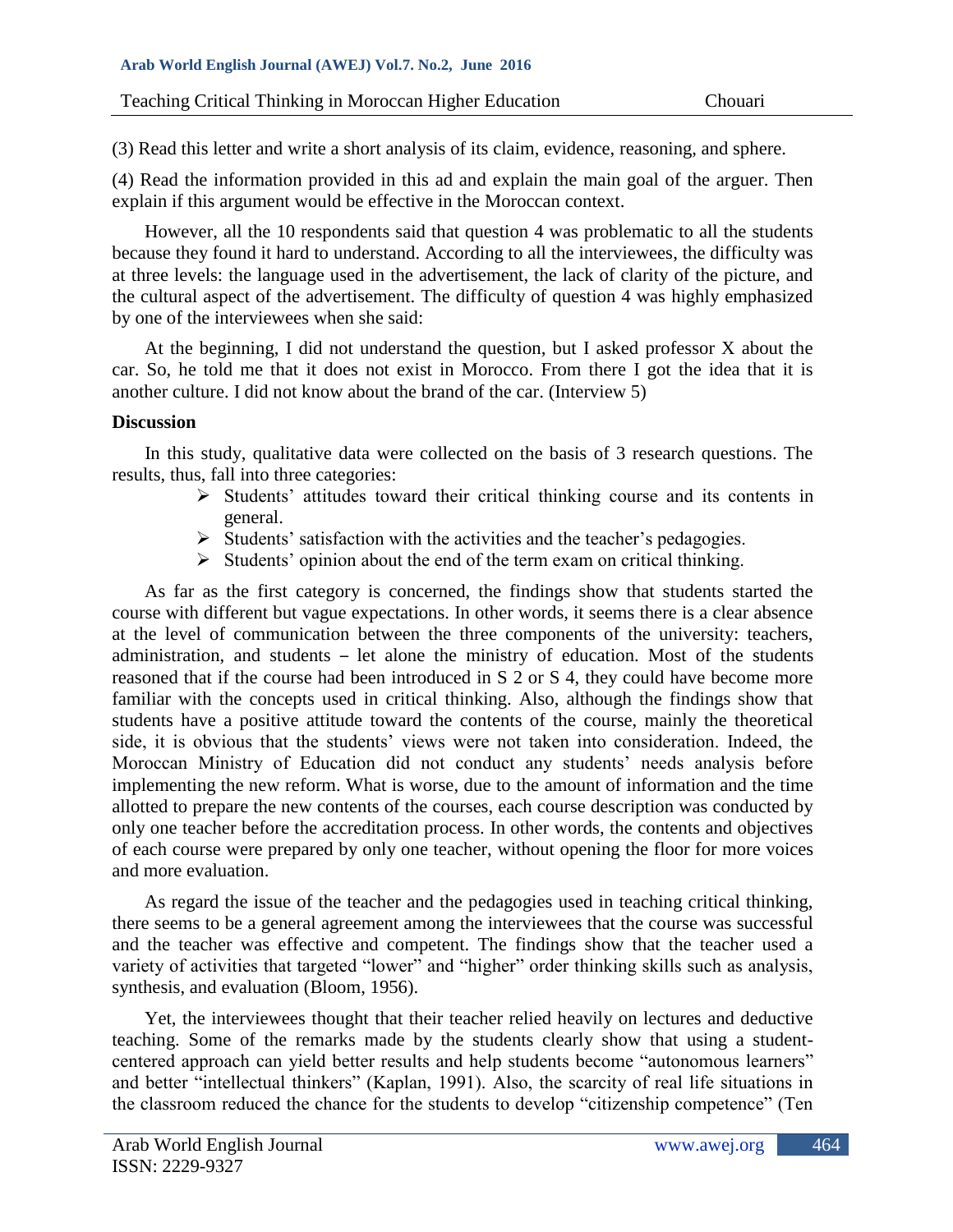Dam & Volman, 2004). Above all, it seems that teaching critical thinking is not an easy task as it requires extra skills and competencies in comparison to other courses. For example, one of the interviewees remarked: "You know, teachers do not really apply critical thinking. They should really have some kind of training for this course, and then teach it" (Interview 4).

## **Conclusion**

This study aimed to address the challenges and promises of teaching critical thinking in Moroccan universities. The results revealed some major findings related to teaching critical thinking in Morocco. Firstly, although the students were satisfied with the theoretical side of the course, they felt that it had little impact on their daily life. Secondly, the students had positive attitudes toward that test they took at the end of the module. Yet, the findings showed that in designing critical thinking tests, teachers should take their students' cultural background into consideration. Finally, the findings indicated that any attempt to implement any change or any course without taking into consideration students' needs and interests might lead to serious threats to the promises of whatever reform in higher education.

## **General Implications**

 This study has several implications for the existing body of knowledge on teaching critical thinking in higher education. First, teachers should have some training on teaching critical thinking to develop the required skills and competencies. Second, teaching should focus more on using the student-centered approach. Activities such as problem-solving, real life situations, scenarios, and debates can yield better results as they develop students' intellectual autonomy. Focus should also be on the "co-orientational model" of critical thinking and on inductive teaching since Moroccan culture tends to be more of a "highcontext" culture (Hall, 1956; Hall, 1976). Moreover, explicit critical thinking skills instruction can also be beneficial in different contexts (Bensley, et al., 2010). Finally, tests are better when they cover different aspects of critical thinking; otherwise, teachers should consider using performance tests with "real life situations" (Ennis, 1993).

### **Limitations of the Study**

 As with any study, this research paper has some limitations. The first limitation is that the sample was relatively small which did not allow for generalizing the results. The second limitation is that the data were gathered from a sample of students taught by the same teacher – that is, the voices of other students from other teachers were not included. The third limitation is related to the research method used in this study. Undoubtedly, using more than one method can yield more insights about the issues of this study.

### **About the author:**

**Ahmed Chouari** is an Associate Professor at the School of Arts and Humanities, University of Moulay Ismail in Morocco. He is also a Fulbright scholar. He teaches Critical Thinking and Research Methods to B.A. and Master Students. His main interests are language, culture, critical thinking, and communication.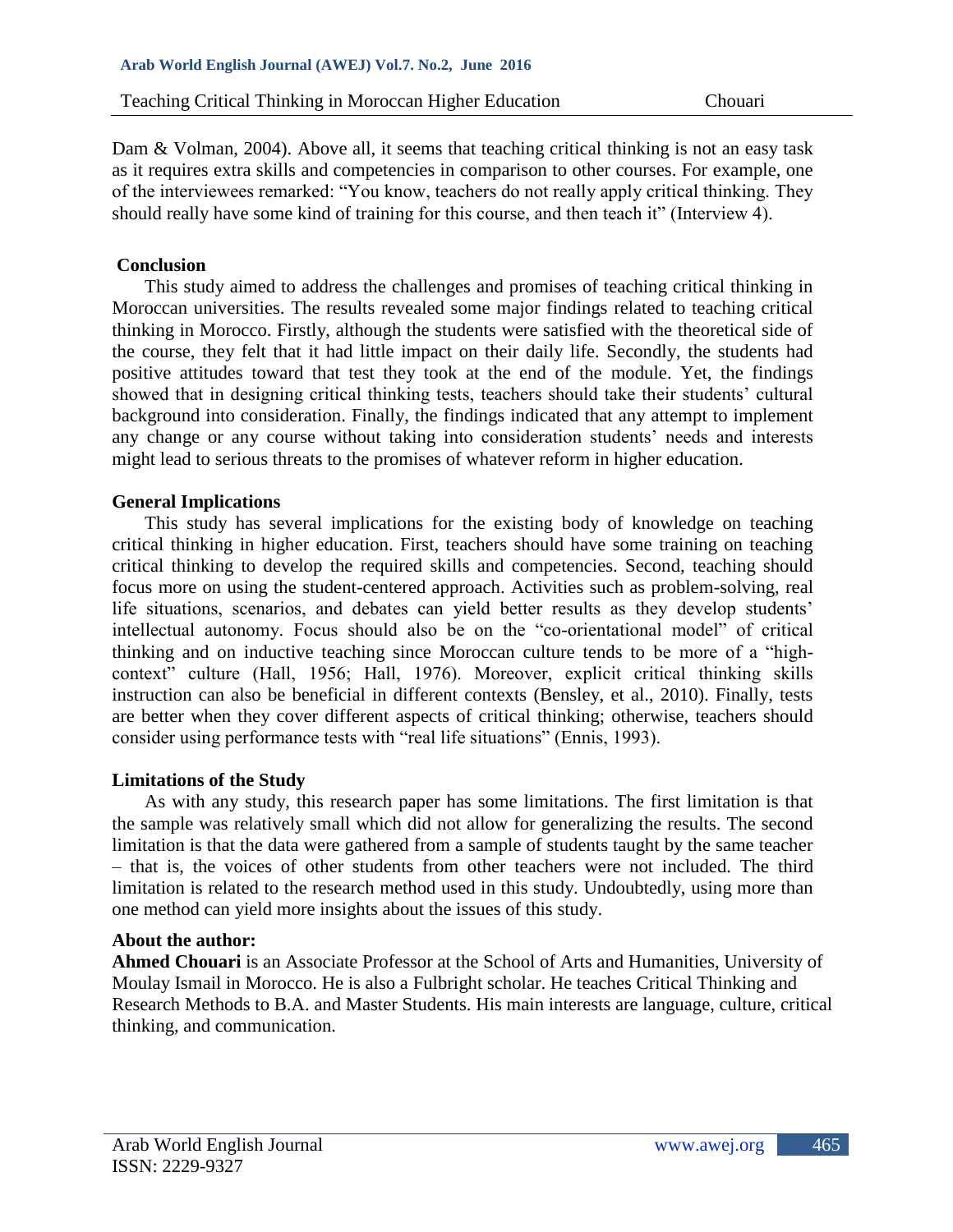#### **References**

- Bell, L. Stevenson, H., Neary, M. (eds.). (2009). *The future of higher education: Policy, pedagogy, and the student experience.* London: Continuum International Publishing Group.
- Bensley, D. A., Crowe, D. S., Bernhardt, P., Buckner, C., & Allman. A. L. (2010). Teaching and assessing critical thinking skills for argument analysis in psychology. *Teaching of Psychology, 37(*2), 91-96. doi: 10.1080/00986281003626656
- Bloom, B. (1956). *Taxonomy of education objectives: The classification of educational goals*. London: Longmans.
- Cohen, L., Manion, L., & Morrison, K. (2000). *Research methods in education*. (5<sup>th</sup> ed.). London: RoutledgeFalmer.
- Court, D. (1991). Teaching critical thinking: What do we know? *The Social Studies 83*(3), 115- 119. doi. 10.1080/00377996.1991.9958319
- Creswell, J. W. (2003). *Research design qualitative, quantitative, and mixed methods approaches*. Thousand Oaks, California: Sage Publications Inc.
- Dewey, J. (1933). *How we think*. Lexington, Mass: Heath.
- Dunn, D. S., Halonen, J. S., & Smith, R. A. (2008). *Teaching critical thinking in psychology: A handbook of best practices*. United Kingdom. Blackwell Publishing Ltd.
- Ennis, R. H. (1993). Critical thinking assessment. *Theory into Practice*, 32(3), 179-186. doi 10.2307%2F1476699
- Gillham. B. (2005). *Research interviewing: The range of techniques*. Berkshire, England: Open University Press.
- Hall, E. T. (1959). *The silent language*. New York: Fawcett.
- Hall, E. T. (1976). *Beyond culture*. New York: Doubleday.
- Inch, E. S., & Warnick, B. (2011). *Critical thinking and communication: The use of reason in argument*. (6<sup>th</sup> ed.). Boston, MA: Pearson.
- Kaplan, L. D. (1991). Teaching intellectual autonomy: The failure of the critical thinking course. *Educational Theory, 41*(4), 361-370. doi 10.1111\_j.1741-5446.1991.00361.x
- Leming, S. (1998). Some critical thoughts about the teaching of critical thinking. *The Social Studies, 89*(2), 61-66. doi: 10.1080/00377999809599826
- Ministère de l'Enseignement Supérieur. (2014). Descriptif de demande d'accréditation: Licence d'études fondamentales. [Description of accreditation application: Fundamental B.A. studies]. Rabat: Ministère de l'Enseignement Supérieur.
- Paton, M.Q. (2002). *Qualitative research & evaluation methods*. (3<sup>rd</sup> ed.). California: Sage Publications, Inc.
- Paul, R. W. (1989). Critical thinking in North America: A new theory of knowledge, learning, and literacy. *Argumentation 3*, 197-235. doi 10.1007\_bf00128149
- Sternberg, R. J. (1985). Teaching critical thinking, part 1: Are we making critical mistakes? *The Phi Delta Kappan, 67*(3), 194-198. doi 10.2307%2F20387579
- Sternberg, R. J. (1987). Teaching critical thinking: Eight easy ways to fail before you begin. *The Phi Delta Kappan, 68*(6), 456-459. doi 10.2307%2F20403395